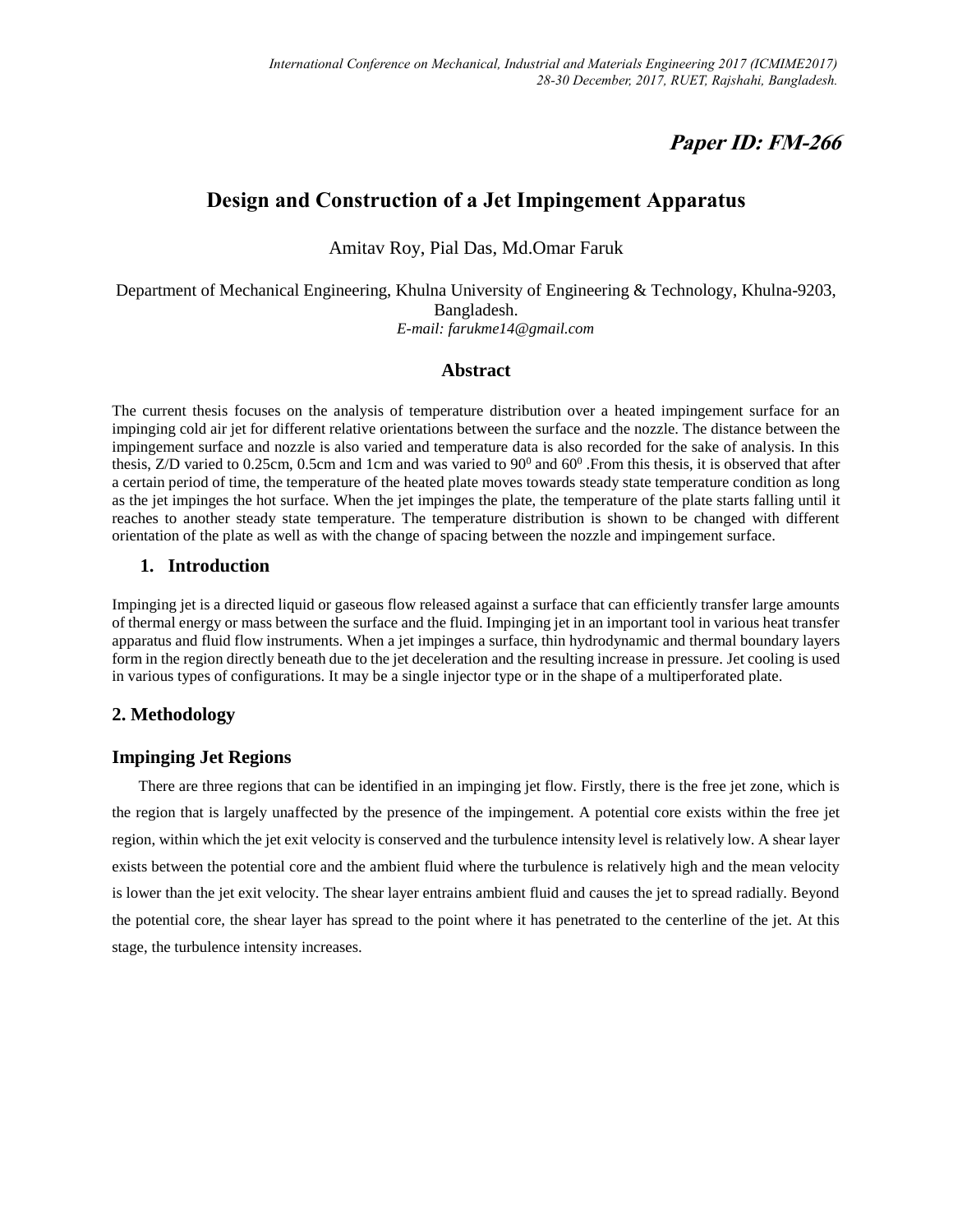*International Conference on Mechanical, Industrial and Materials Engineering 2017 (ICMIME2017) 28-30 December, 2017, RUET, Rajshahi, Bangladesh.*



Fig :2.1 In the case of an obliquely impinging jet configuration **Figure** 2.2: Schematic of obliquely Impinging Jet

The geometric center is the center about which the jet nozzle pivots. The uphill direction is towards the acute angle that the jet makes with the impingement surface. Consequently, the downhill direction is the direction of the main flow. In this schematic the stagnation point is displaced in the uphill direction from the geometric center.

The experimental setup implementing a cold air jet impacting on a hot surface is presented schematically:



**Figure** 2.3: Schematic of the experimental setup.

- 1. First, atmospheric temperature is measured with the help of thermometer.
- 2. AC supply is then provided to heater so that the impingement can be heated and reach to a steady state temperature.
- 3. After reaching the impingement plate to a steady state temperature, the temperatures are recorded. Then, air compressor is started and air is allowed to flow through the air supply line followed by the nozzle to the impingement plate.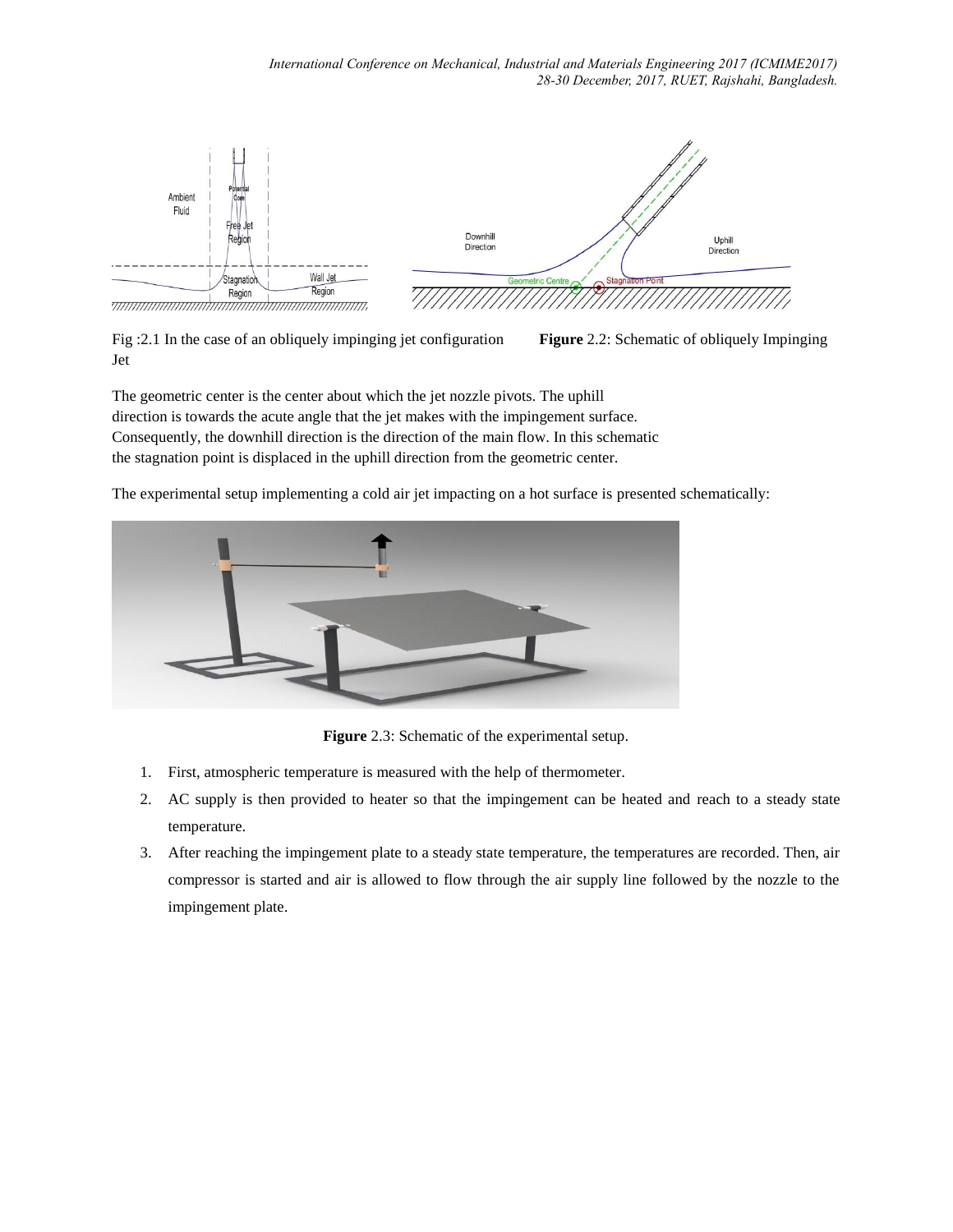

**Figure** 2.4: Analysis with Jet Impingement Apparatus.

• A certain time is allowed to the plate to become to reach the steady state temperature all temperature readings are recorded from the digital temperature recorder.



**Figure 2.5:** Data Collection from digital temperature recorder**.**

Then, the nozzle exit to plate distance is changed and the same procedure is accomplished.

Then, the same procedure was repeated for various orientation between the nozzle and the plate.

## **2(a): Data for the impingement surface to reach steady state temperature**

(Ambient Temperature:  $27^{\circ}$  C)

| Time<br>(minute) | Distance of from Geometric Center (in cm) |     |     |     |  |
|------------------|-------------------------------------------|-----|-----|-----|--|
|                  | $\theta$                                  | 0.3 | 0.6 | 0.9 |  |
|                  |                                           |     |     |     |  |
|                  | 22                                        | 22  | 22  | 22  |  |
| 3                | 24                                        | 26  | 24  | 27  |  |
| 6                | 30                                        | 32  | 33  | 33  |  |
| 8                | 34                                        | 36  | 36  | 37  |  |
| 10               | 37                                        | 39  | 38  | 39  |  |
| 12               | 39                                        | 41  | 40  | 40  |  |
| 14               | 40                                        | 42  | 41  | 41  |  |
| 16               | 40                                        | 43  | 42  | 42  |  |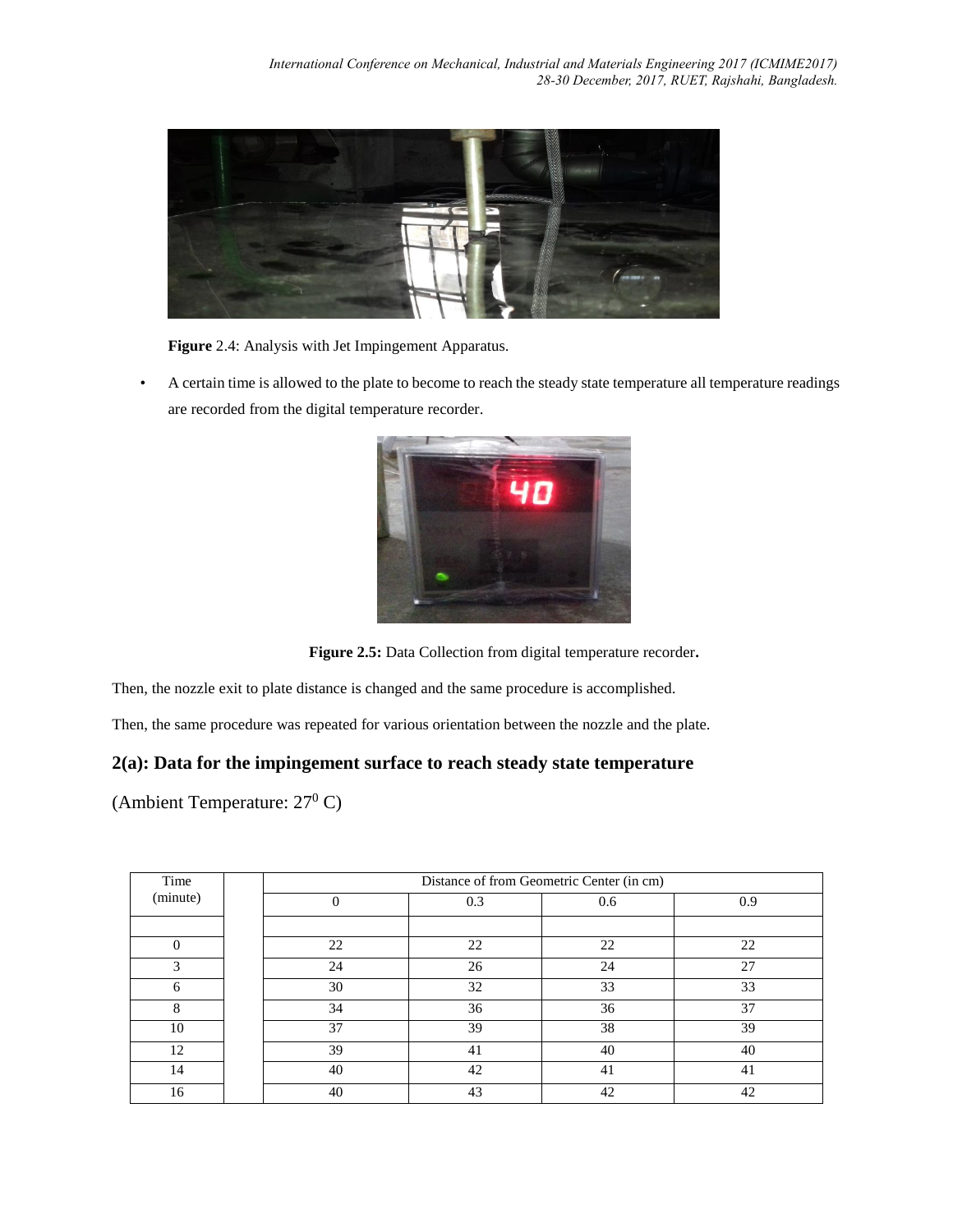| 1 <sub>O</sub> | 4.1              | $\Lambda$ <sup>2</sup> | $\Lambda$ | $\Lambda$      |
|----------------|------------------|------------------------|-----------|----------------|
| ററ             | $\overline{A}$   | $\overline{A}$         | $\Lambda$ | $\Lambda$      |
| $\mathcal{D}$  |                  | $\iota$                | $\Lambda$ | $\overline{A}$ |
| $\mathcal{L}$  | $\Lambda$        | $\overline{A}$         | $\Lambda$ | $\overline{A}$ |
| $\Omega$       | $\sim$           | $\overline{A}$         | $\Lambda$ |                |
| 28             | $\Lambda$        |                        | $\Lambda$ |                |
| 30             | $\Lambda$ $\cap$ | $\iota$<br>┱╼          | $\sim$    |                |
| 32             | $\Lambda$        | $\Lambda$              | $\Lambda$ | $\Lambda$      |

## **2(b): Data for Jet Impinging Perpendicularly On the Plate when Z/D = 0.50 cm**

| Time     | Distance of from Geometric Center (in cm) |     |     |    |  |
|----------|-------------------------------------------|-----|-----|----|--|
| (minute) |                                           | 0.3 | 0.6 |    |  |
|          | 42                                        | 40  | 40  |    |  |
|          |                                           |     |     |    |  |
|          |                                           |     |     | າາ |  |
|          |                                           | 24  |     |    |  |
|          | 28                                        | 24  |     |    |  |
| 10       | 28                                        | 25  |     | 23 |  |
| 12       |                                           | 25  |     |    |  |
|          |                                           |     |     |    |  |

# $2(c)$ : Data for Jet Impinging On the Plate when  $Z/D = 0.5$  cm and  $60^0$

| Time     | Distance of from Geometric Center (in cm) |  |  |  |
|----------|-------------------------------------------|--|--|--|
| (minute) |                                           |  |  |  |
|          |                                           |  |  |  |
|          |                                           |  |  |  |
|          |                                           |  |  |  |
|          |                                           |  |  |  |
|          |                                           |  |  |  |
|          |                                           |  |  |  |

## **3. Results and discussion**

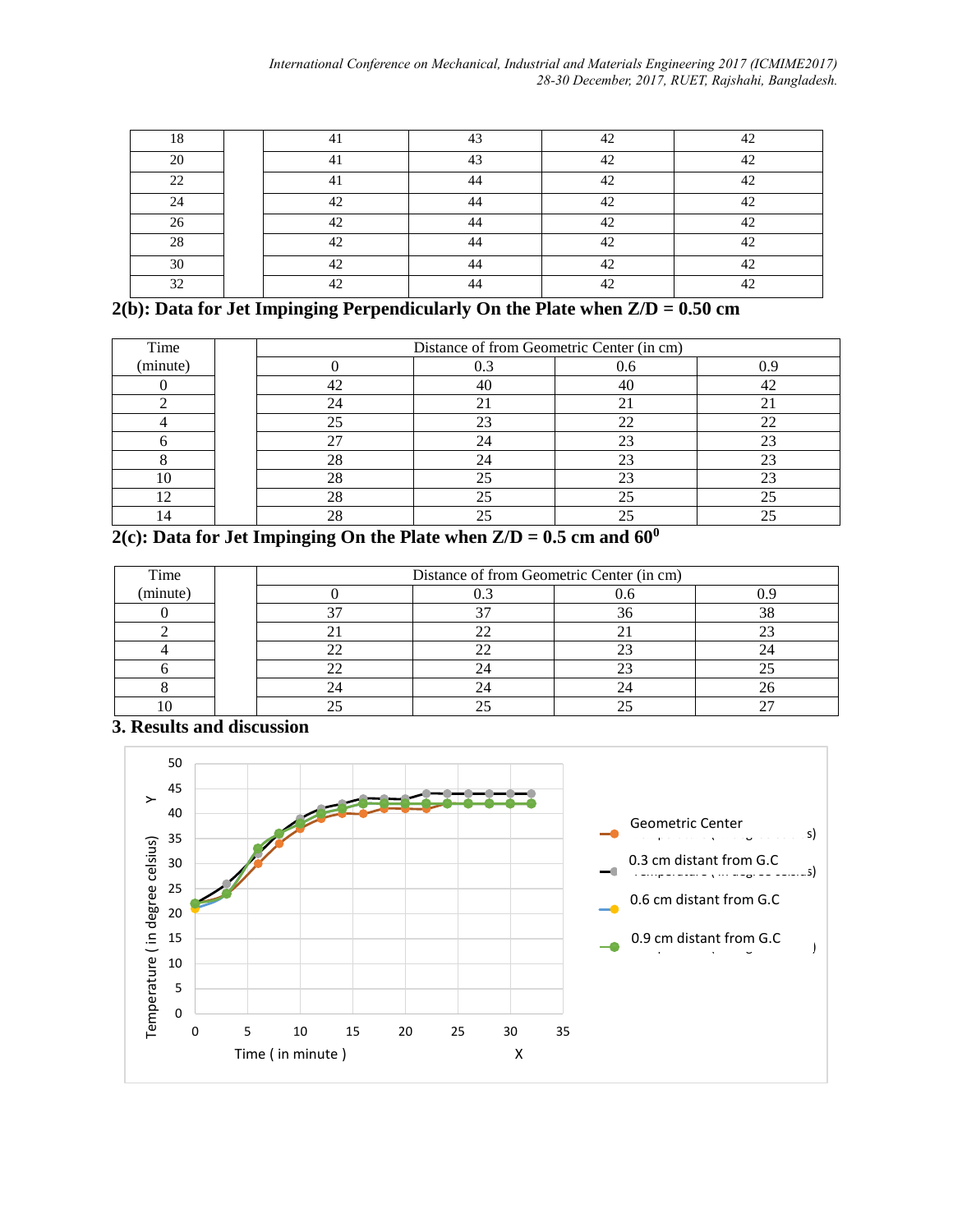**Figure** 3.1: Temperature rise with time.



The curves shows that when the impingement surface approaches to the steady state temperature the curves followed different path but at the steady state temperature of the points is nearly the same.

Figure 3.2: Temperature fall with time for Z/D = 0.5cm and  $\theta = 90^0$ 



**Figure** 3.3: Temperature fall with time for  $Z/D = 0.5$ cm and  $\theta = 60^{\circ}$ 

From the above curves, it is observed that when the jet impinges the impingement surface the temperature falls below the room temperature and rises up slowly to the temperature around the temperature of the jet. When the impingement